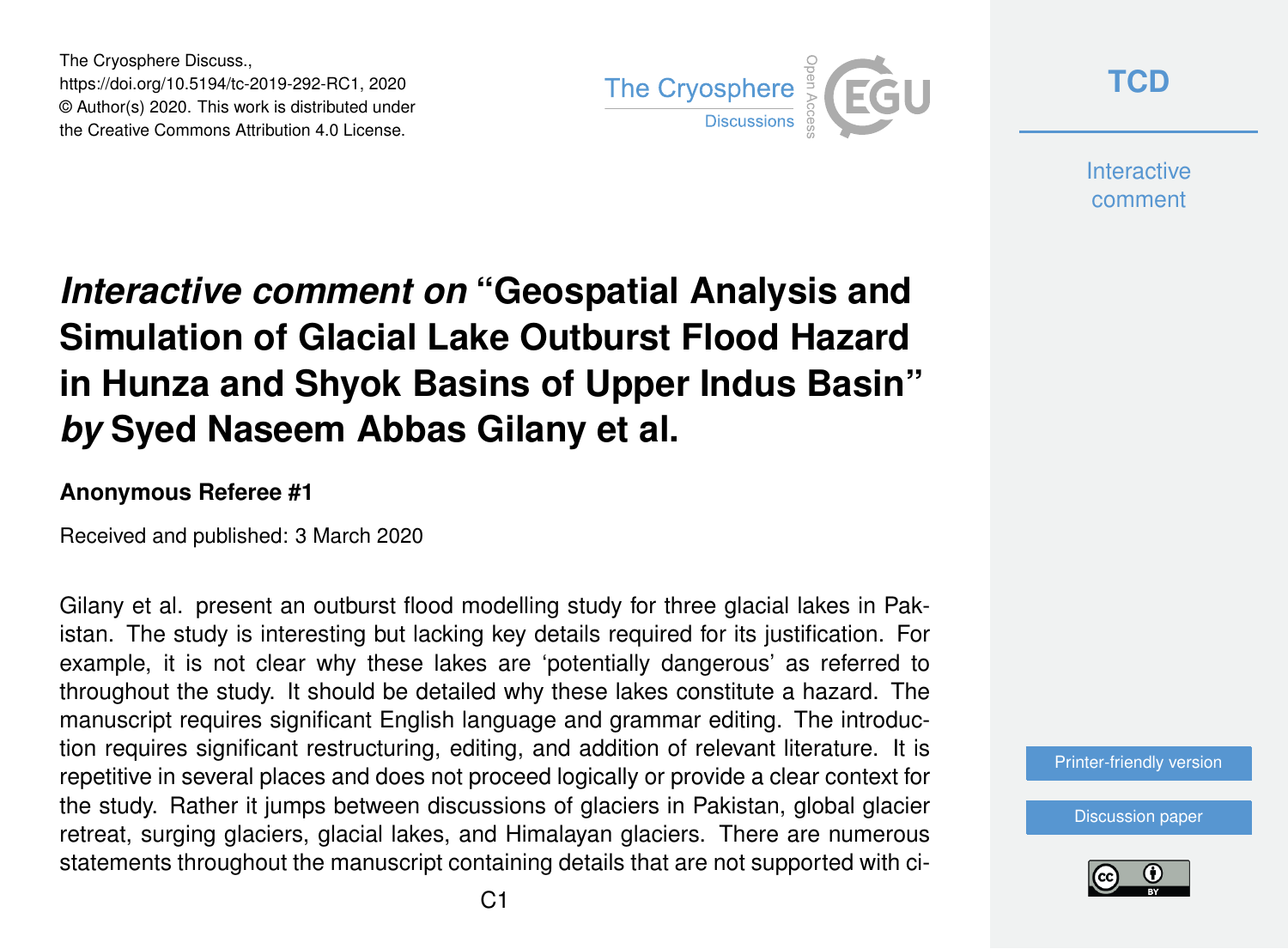tations. The study requires significant attention in order to properly ground it in existing literature. The flow modelling procedure is lacking basic details on how it was carried out and how parameters were selected, which means it is difficult to review the results. Similarly, several flood modelling figures are lacking readable legends. It is also not clear from the figures that the model domain was large enough to avoid flood modelling errors, or that the DEM used is suitable, or what the associated uncertainties are in the modelling approach and simulated flood extents. I suspect that the manuscript may be suitable for publication in The Cryosphere after significant revisions, but it may fit better in another journal.

Specific comments: L10 'anthropogentic factors'.

L18 Why is the water 'turbulent'? Do you mean the ASTER GDEM? If so cite the appropriate version and change in the later text.

L43 'Indian subcontinent'.

L44 This is not an appropriate reference relating to downstream water supply. See Immerzeel et al. (2010), Quincey et al. (2018), Immerzeel et al. (2020).

L48 Add a citation for 'many disastrous glacial lakes'. 'The damming' of what?.

L51-52 This is incorrect.

L53-55 This needs a citation unless it is related to Che et al, in which case make it clear.

L71-73 This is repeating what has already appeared in the introduction.

L79-80 Also repetition.

L80-81 This sentence on Baltoro is out of place.

L84-85 Surges are not necessarily coupled with glacial lakes.

L95-97 A lake does not form in all cases.

**Interactive** comment

[Printer-friendly version](https://www.the-cryosphere-discuss.net/tc-2019-292/tc-2019-292-RC1-print.pdf)

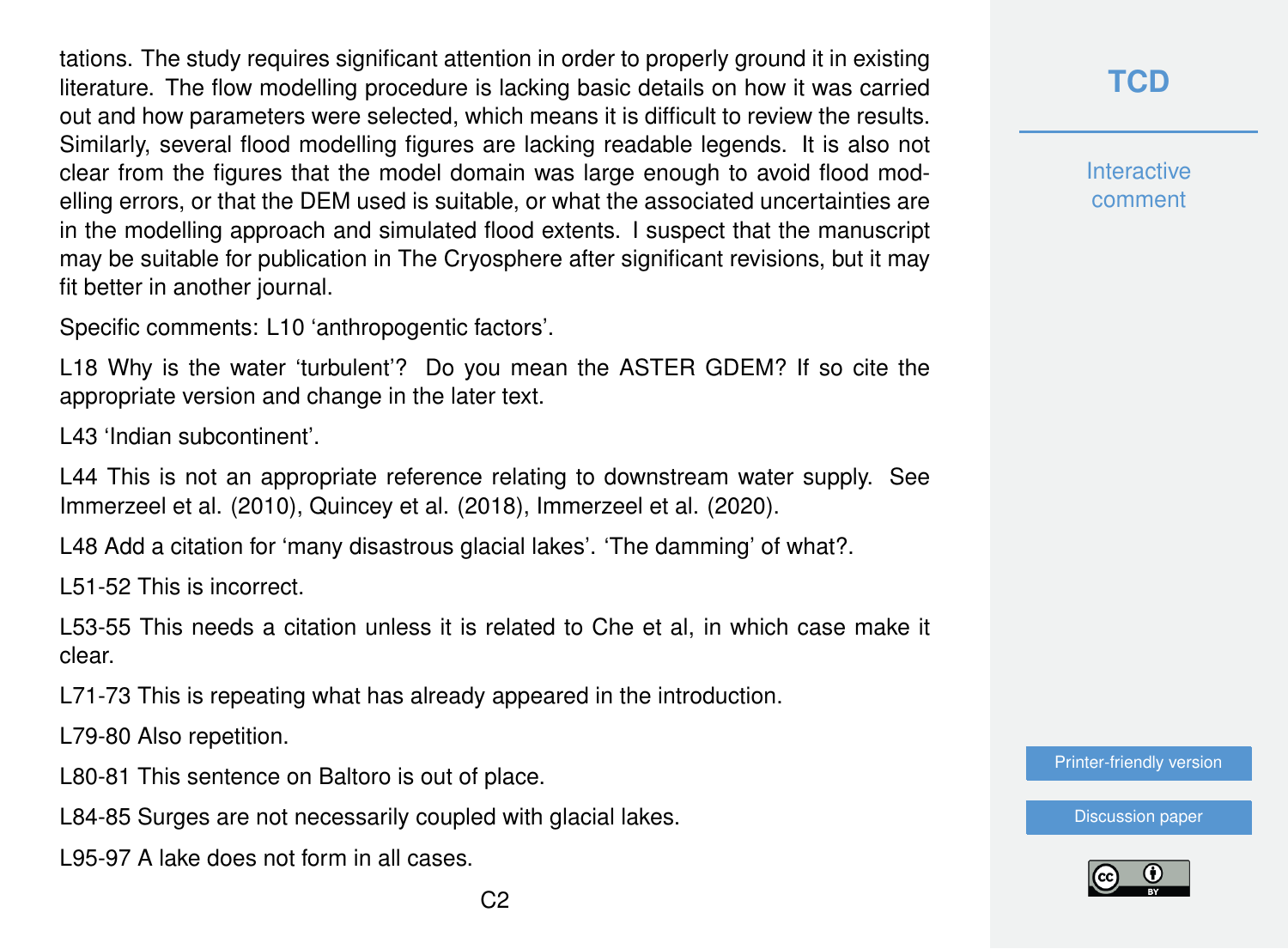L98 Vital for the stability of what, the lake?

L99 What is a 'heavy accumulation zone'?

L109 'quite similar in length'?

L111-112 Provide a citation. Is this on average? I'm not sure it is really relevant.

L133 Superscript '2'

L152 Provide a citation.

L166 I think the grey shading between the panels is unnecessary. What are the brown coloured lines within the green polygons? Please show the location of all lakes modelled in this figure.

L176-178 I'm not sure that 'panoramic views' are relevant to the study, nor the following sentence.

L183 Specify the source of the glacier outlines. It would be useful to add an elevation model or river network to show the basin topography and flow direction.

L189 What are the other glaciers in addition to 'valley glaciers'?

L197 Use degree symbols.

L199 This figure could be added as a panel alongside Figure 2.

L205 Is this a version of the ASTER GDEM or a DEM you have generated using ASTER data? How were the data interpolated and why?

L214-215 Provide an NDWI citation.

L219 Specify the HECRAS version you used and whether it was a 1D or 2D model. Refer to other studies that have used HEC-RAS to model GLOFs, including limitations such as consideration of sediment loading and bank erosion.

L233-234 The meaning of this is unclear.

**Interactive** comment

[Printer-friendly version](https://www.the-cryosphere-discuss.net/tc-2019-292/tc-2019-292-RC1-print.pdf)

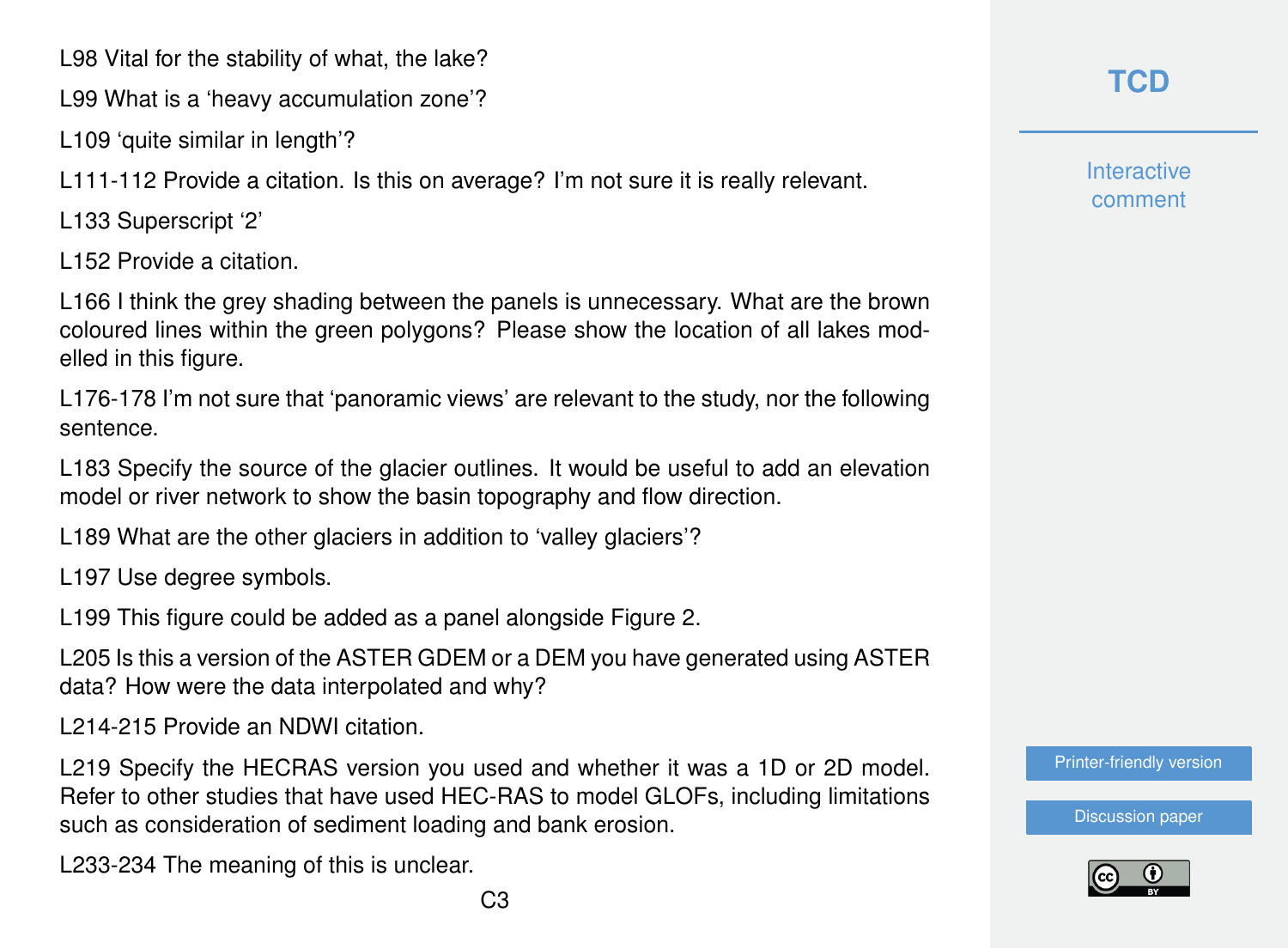L256 What is 6b?

L270 What are the specific thresholds used for these decision rules?

L279 What is 'erosion and blocked lakes'?

L280 Use km2 for consistency.

L285 '5 km'.

L297 Earlier it was stated that you used a 15 m DEM. How was the energy slope derived?

L305 Detail why this empirical relationship is suitable for application to the lakes in your study.

L316 Quote fewer significant digits. Does depth refer to a max/mean depth?

L319 What is the 'data input interval'? Is this the complete duration of the simulation, or time to peak discharge?

L334 Why is this a potentially dangerous lake? The text is not visible on panels d-f. Why does it look like the model formed a large lake on (d)?

L343 Why is the damage extent in metres. Shouldn't this be an area?

L347 What was the source of information for the village areas?

L355 The village/buildings should be marked for clarity. Add a scale and north arrow.

L374 The 3D model on the left needs further information adding (legend, lake location, markers etc).

L393 These lake depth values are very small. What is the source of the data?

L402 The panels need legends.

L411 Specify what you mean by 'damage extent' and other 'output parameters'. Are

**[TCD](https://www.the-cryosphere-discuss.net/)**

**Interactive** comment

[Printer-friendly version](https://www.the-cryosphere-discuss.net/tc-2019-292/tc-2019-292-RC1-print.pdf)